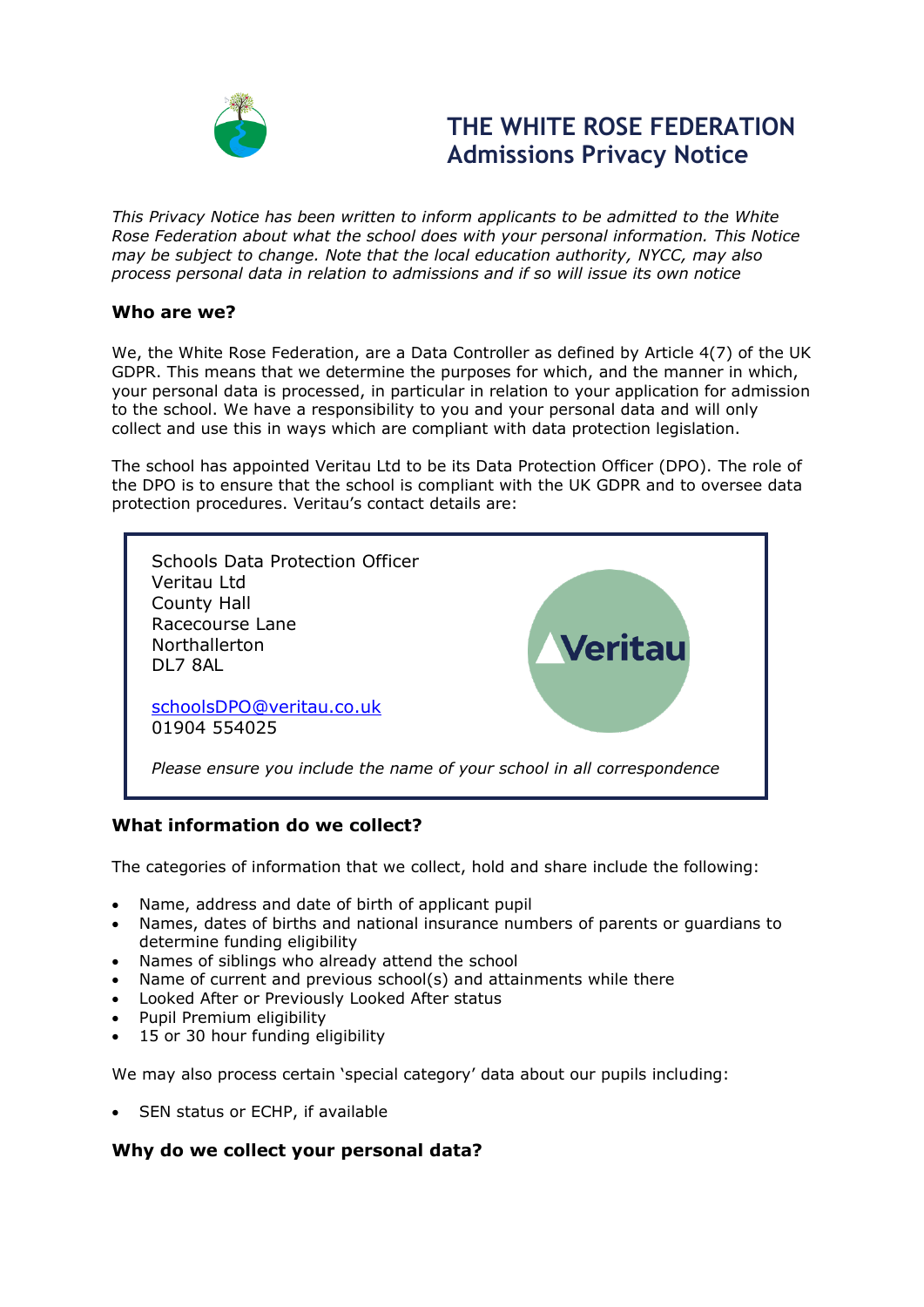We use the information we collect to identify and select candidates for admission to the school.

The personal data that we collect in relation to applications for admission is processed in accordance with Article 6 and Article 9 of the UK GDPR. Our legal basis for processing your personal data, in line with Articles  $6(1)(e)$  and  $9(2)(q)$ , is to fulfil the public function conferred on the school, ie to identify suitable candidate pupils and admit them to itself

## **Who do we obtain your information from?**

Much of the information we process will be obtained directly from you. We will also process information received from:

- The pupil's previous school
- NYCC
- Any previous local education authority
- Department for Education

## **Who do we share your personal data with?**

We may share personal data relating to admissions with:

- NYCC
- Our federation staff
- any other data controller as applicable

## **How long do we keep your personal data for?**

Personal data of unsuccessful candidates will be retained until all appeals have been exhausted plus six months. Personal data of successful candidates will be added to the pupil database and retained in accordance with the school's Records Management Policy.

## **What rights do you have over your data?**

Under the UK GDPR data subjects have the following rights in relation to the processing of their personal data:

- to be informed about how we process their personal data. This notice fulfils this obligation
- to request access to their personal data that we hold, and be provided with a copy of it
- to request that their personal data is amended if inaccurate or incomplete
- to request that their personal data is erased where there is no compelling reason for its continued processing
- to request that the processing of their personal data is restricted
- to object to their personal data being processed

If you have any concerns about the way we have handled your personal data or would like any further information, then please contact our DPO on the address provided above.